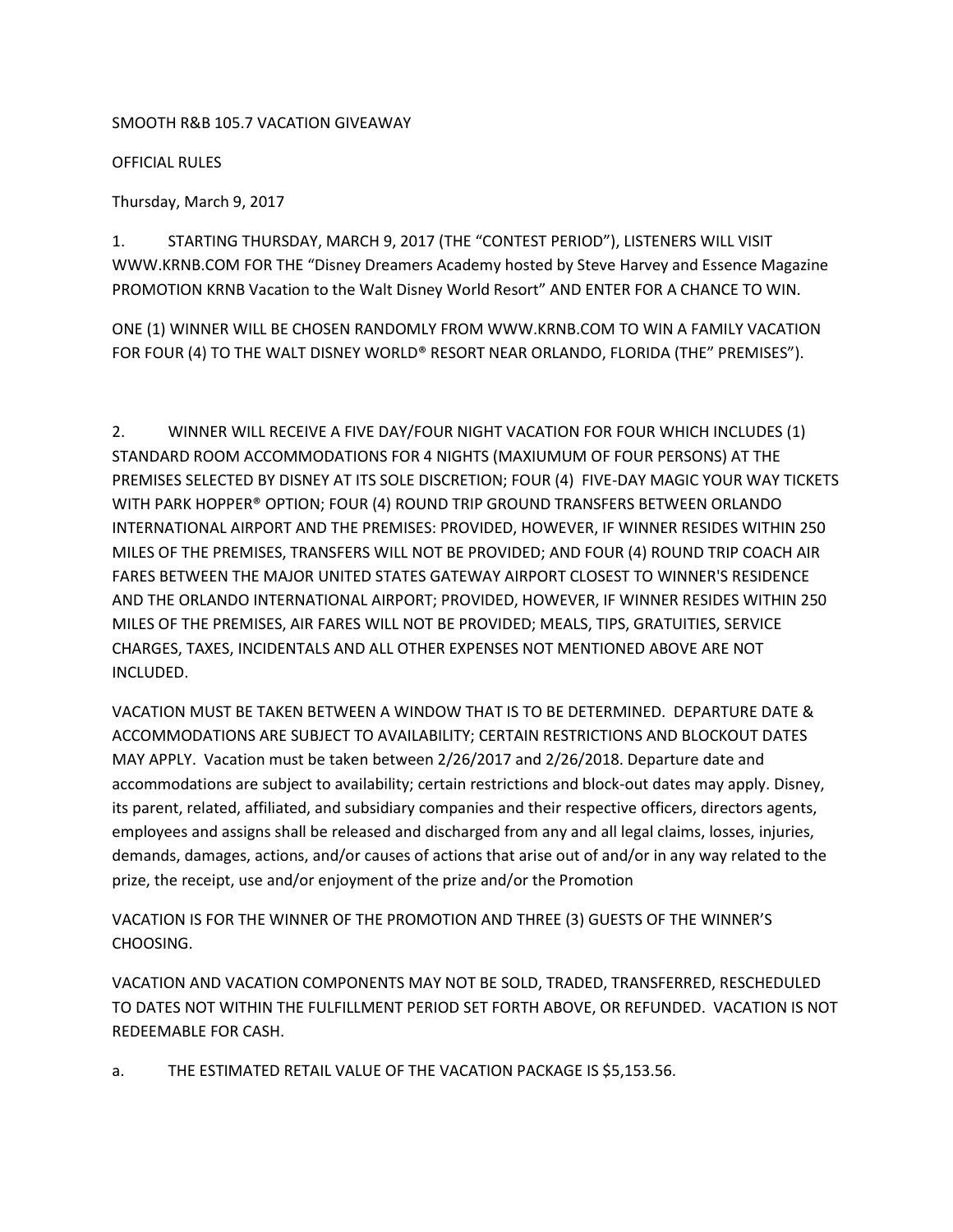b. IF WINNER CANNOT TAKE TRIP WHEN SPECIFIED, THE PRIZE WILL BE AUTOMATICALLY FORFEITED AND AN ALTERNATE WINNER WILL BE SELECTED BY KRNB, THE SPONSOR OF THE PROMOTION ("SPONSOR").

c. KRNB, DISNEY DESTINATIONS, THEIR PARENTS, AFFILIATES, SUBSIDIARIES, AGENTS, EMPLOYEES AND REPRESENTATIVES ARE NOT RESPONSIBLE FOR AND ASSUME NO LIABILITY IN ASSOCIATION WITH THE PROMOTION INCLUDING BUT NOT LIMITED TO FLIGHT CANCELLATIONS, DEPARTURE DELAYS, ROUTE CHANGES, OR ANY OTHER ASPECT OF THIS PROMOTION OR THE PRIZE OR USE THEREOF.

d. TAXES: PRIZES ARE SUBJECT TO ALL FEDERAL, STATE AND LOCAL LAWS AND REGULATIONS. THEREFORE THE PAYMENT OF ALL FEDERAL, STATE AND LOCAL TAXES ARE THE SOLE RESPONSIBILITY OF THE WINNER.

PRIZE WINNER MUST BE 21 YEARS OF AGE OR OLDER, UNLESS OTHERWISE SPECIFIED OR STIPULATED BY SPONSOR OR THE MANAGEMENT OF KRNB. PRIZE WINNER AND ADULT TRAVEL COMPANION MUST SIGN PUBLICITY AND LIABILITY RELEASE FORMS. .

7. PRIZE WINNER WILL BE REQUIRED TO PRESENT A VALID CREDIT CARD WHEN CHECKING INTO THE HOTEL. CREDIT CARD IS FOR ROOM SERVICE, ALL INCIDENTALS, USE OF THE TELEPHONE, PAY-PER-VIEW, MINI-BAR, ETC.

8. ADDITIONAL WAYS TO WIN MAY BE ANNOUNCED ON 105.7 KRNB, POSTED ON WWW.KRNB.COM AND DETAILED IN THE OFFICIAL REVISED RULES.

9. FULL RULES FOR THIS PROMOTION ARE AVAILABLE FOR INSPECTION AT THE KRNB OFFICES, 621 N.W. 6TH ST., GRAND PRAIRIE, TX 75050, BETWEEN 9AM & 5:00PM. ADDITIONAL COPIES CAN BE OBTAINED BY LOGGING ON TO WWW.KRNB.COM.

ALL KRNB CONTEST WINNERS CAN ONLY WIN ONE PRIZE WITHIN ANY 60-DAY PERIOD. ONE WINNER PER HOUSEHOLD PER 60 DAYS.

TO CLAIM ANY CASH, PRIZE OR GRAND PRIZE FROM KRNB, YOU MUST HAVE A VALID SOCIAL SECURITY NUMBER, GOVERNMENT ISSUED PHOTO I.D. AND BE A RESIDENT OF THE METRO AREA.

11. BY ACCEPTING A PRIZE, WINNER AND TRAVEL COMPANIONS AGREE TO RELEASE AND HOLD HARMLESS SPONSOR, DISNEY DESTINATIONS AND THEIR RESPECTIVE PARENTS, AFFILIATES, SUBSIDIARIES, AGENTS, EMPLOYEES AND REPRESENTATIVES FROM ANY AND ALL LOSSES, DAMAGES, RIGHTS, CLAIMS AND ACTIONS OF ANY KIND RESULTING FROM ACCEPTANCE, POSSESSION OR USE OF ANY PRIZE, INCLUDING WITHOUT LIMITATION, PERSONAL INJURIES, DEATH AND PROPERTY DAMAGE. BY ACCEPTING A PRIZE, WINNER AND TRAVEL COMPANIONS MUST CONSENT TO THE USE OF HIS/HER NAME AND LIKENESS FOR ADVERTISING AND PROMOTIONAL PURPOSES WITHOUT ADDITIONAL COMPENSATION UNLESS PROHIBITED BY LAW. BY PARTICIPATING IN THIS PROMOTION, PARTICIPANTS AGREE TO BE BOUND BY ALL THE OFFICIAL RULES OF THIS PROMOTION.